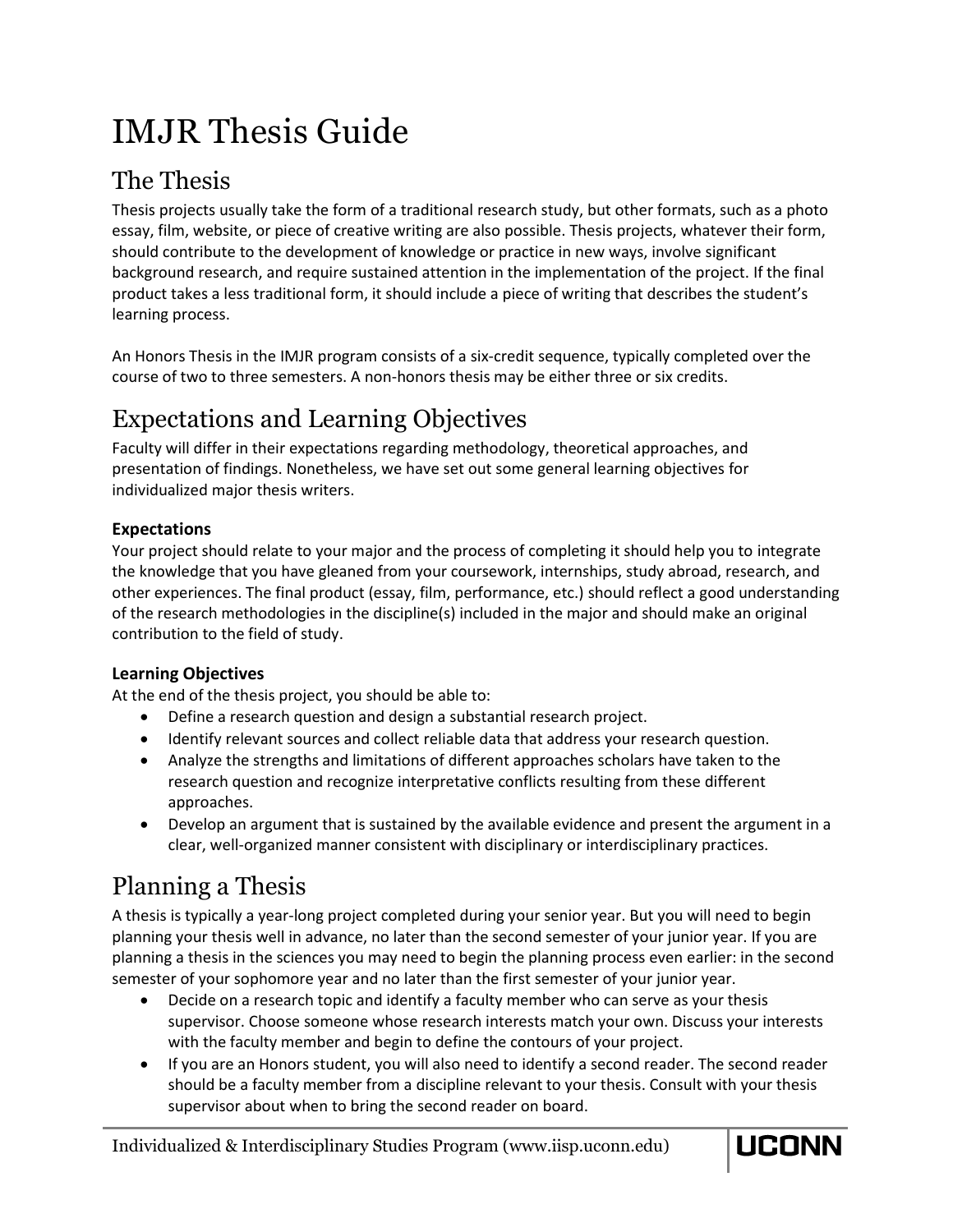### Establishing Expectations with Your Thesis Supervisor

You and your thesis supervisor will need to establish a set of expectations (in terms of methodology, format, style, etc.) for your thesis. To do so, you might ask your thesis supervisor the following questions:

- *What are the expectations for a thesis in your department?* Each discipline typically has expectations for a thesis. Your thesis supervisor should be familiar with the thesis expectations in their department and these may be an appropriate starting point for a discussion of expectations.
- *Are these expectations also appropriate for a thesis in my individualized major?* Because your thesis will be interdisciplinary, the expectations may diverge from those of your thesis supervisor's department. It is important to establish early on how they might diverge, so that both you and your supervisor have a clear understanding of what is expected.
- *Considering my prior course work and my interests, what kind of preparatory work would be most appropriate for me?* You may be able to participate in a departmental methods course or thesis seminar during the fall semester of your senior year. Or, you may be admitted to a relevant graduate seminar.
- *How should I present my findings? What is the typical length of a thesis?* Disciplines have different conventions regarding the presentation of research findings. Most combine a review of relevant scholarly literature with a discussion of the findings. Some expect an explicit, detailed discussion of research methodologies. In other fields, research methods are implicit. In some fields, the written element of the thesis may be relatively short, while in others it may constitute the bulk of the work.
- *What arrangements for supervision should we make?* You may want to meet with your thesis supervisor on a weekly or bi-weekly basis. You may want to establish expectations regarding when and how you will report on the progress of your research and submit drafts of your writing.

We advise you to summarize the answers to these questions in the form of a learning agreement with your supervisor.

### Submitting a Thesis Proposal

You should prepare a written proposal and submit it to the Individualized Major Program during the semester before you begin your project. Typically, this would be in the Spring semester of your junior year. The link to the online proposal form is available on th[e forms page](http://iisp.uconn.edu/imjr-forms/) of the Individualized Major Program website.

The proposal will help you to define the scope of your research, but it is not a definitive document. You will refine your topic as you do your research and discuss it with your thesis supervisor. The final result of the project may differ somewhat from your vision in the proposal.

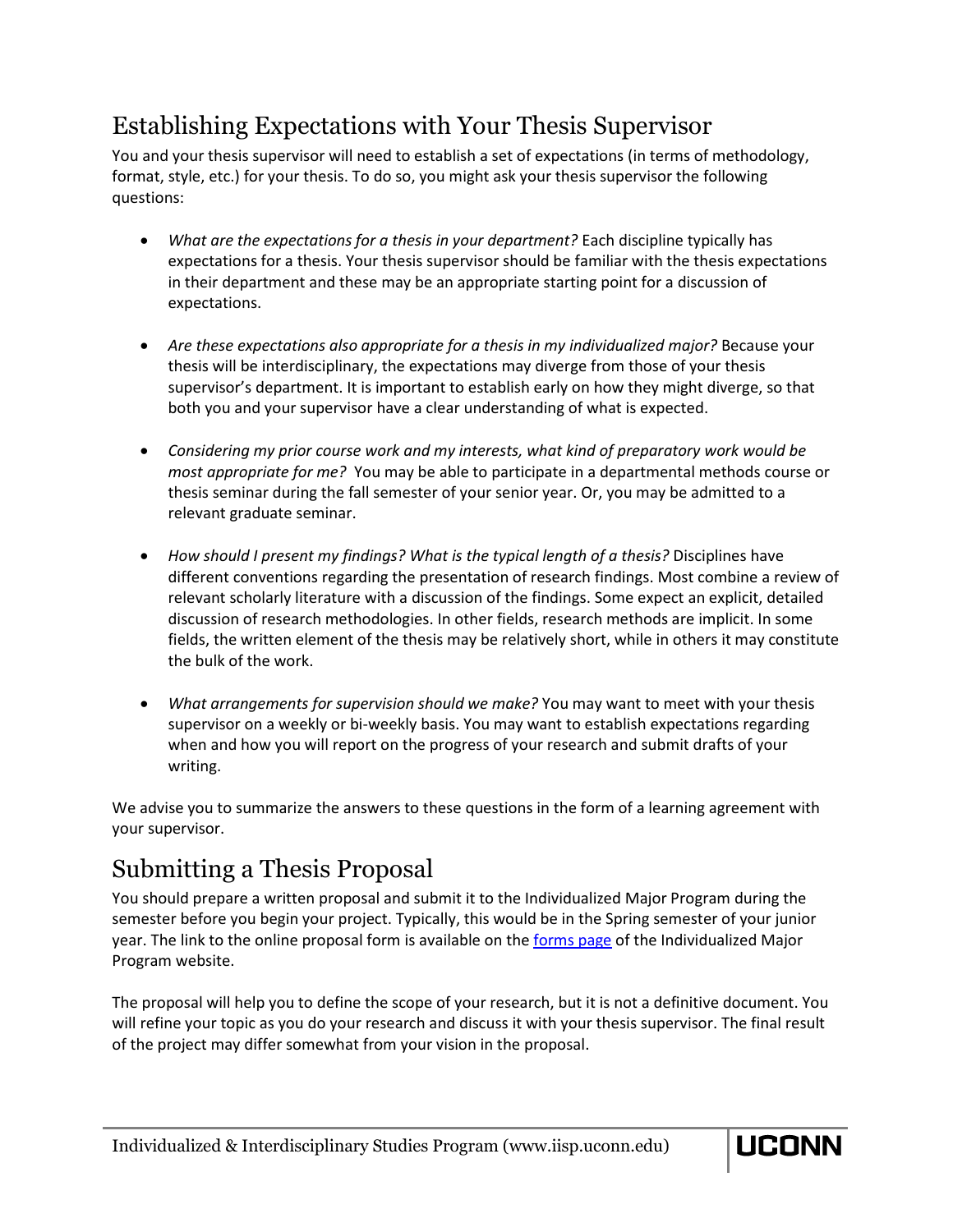#### **Human Subjects Research**

If your project involves human subjects research (for example, interviews or surveys), then your project will need to be reviewed by the Institutional Review Board before you begin. You should discuss this with your thesis supervisor and the Individualized Major Program office.

#### **Research Funding**

The earlier you begin to consider the sources you plan to use and the resources you will need for your thesis the better. You should consider whether your research will require support in the form of lab time, travel funds, or other such arrangements.

- The [Office of Undergraduate Research](http://ugradresearch.uconn.edu/) awards grants for research projects conducted during the summer as well as the academic year.
- Your thesis supervisor may also have suggestions for how you can obtain the resources you need.

### Registering for Thesis Coursework

Most theses will consist of a six-credit sequence completed over the course of two to three semesters. Students intending to complete Honors Scholar requirements in their individualized major *must*  complete a six-credit thesis sequence.

#### **Social Sciences and Humanities**

In the social sciences and humanities, you will typically enroll in a research seminar, graduate course or independent study with your thesis supervisor during the Fall semester. This Fall semester course should provide you with an opportunity to explore the existing scholarship on your major theme and explore the specific topic of your thesis. During the spring semester, you will typically enroll in UNIV 4697W Senior Thesis, for which your thesis supervisor is the instructor. During this semester you will engaged in a close investigation of your research question and write the thesis. You will meet regularly with your thesis supervisor who provides feedback on analysis and writing.

#### **Natural Sciences**

In the sciences, you may follow a somewhat different sequence with two or more semesters of data collection and laboratory work (during which you register for a research course or independent study in your thesis supervisor's department) followed by the writing stage, when you register for UNIV 4697W Senior Thesis.

#### **Paperwork**

To register for UNIV 4697W you must use the Student Enrollment Request Form available on the Registrar's website. Please carefully follow the directions on the [Capstone page](https://iisp.uconn.edu/imjr-capstone/) of the IISP website when you fill out this form.

### Presenting Your Research

If you are an Honors student, you must make a public presentation of the thesis research in a format agreed on with the supervisor. It is for the supervisor to decide if the presentation forms part of the assessed work for the thesis course. Where possible, the audience should include your thesis supervisor and second reader. Ideally, an IISP staff member would also be part of the audience (not in an evaluative role).